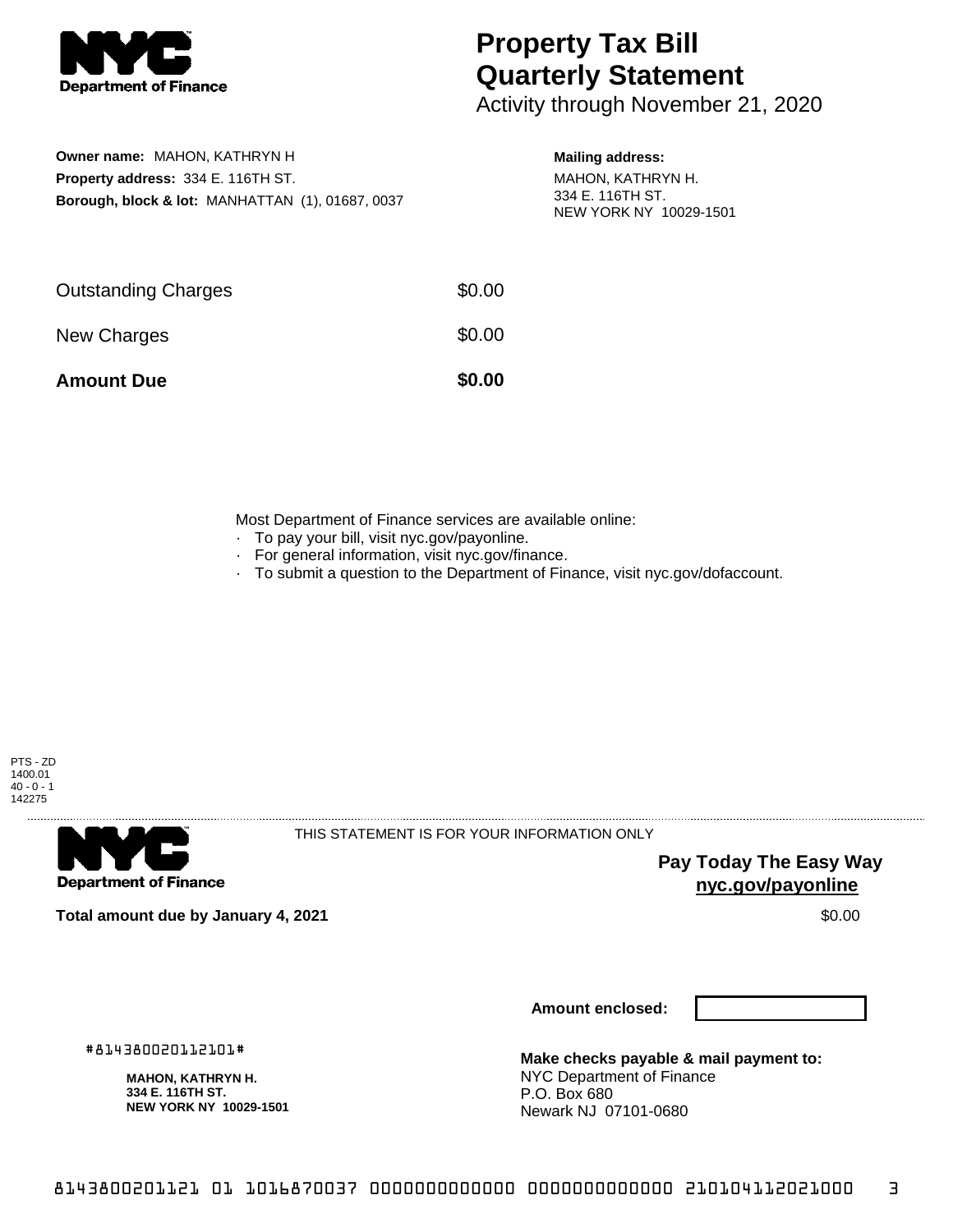

| <b>Previous Charges</b>                                             |                      |                 | Amount                         |
|---------------------------------------------------------------------|----------------------|-----------------|--------------------------------|
| Total previous charges including interest and payments              |                      |                 | \$0.00                         |
| <b>Current Charges</b>                                              | <b>Activity Date</b> | <b>Due Date</b> | Amount                         |
| Finance-Property Tax<br><b>Adopted Tax Rate</b><br>Payment Adjusted | 01/01/2021           | 01/01/2021      | \$0.00<br>$$-14.20$<br>\$14.20 |
| <b>Total current charges</b>                                        |                      |                 | \$0.00                         |
| <b>Tax Year Charges Remaining</b>                                   | <b>Activity Date</b> | <b>Due Date</b> | Amount                         |
| <b>Finance-Property Tax</b><br>Adopted Tax Rate                     |                      | 04/01/2021      | \$0.00<br>$$-14.20$            |
| <b>Early Payment Discount</b><br>Payment Adjusted                   | 01/01/2021           | 04/01/2021      | \$0.15<br>\$14.05              |
| Total tax year charges remaining                                    |                      |                 | \$0.00                         |
| <b>Overpayments/Credits</b>                                         | <b>Activity Date</b> | <b>Due Date</b> | <b>Amount</b>                  |
| <b>Credit Balance</b>                                               |                      | 07/01/2020      | $$-28.25$                      |
| Total overpayments/credits remaining on account                     |                      |                 | \$28.25                        |

You must apply for a refund or a transfer of credits resulting from overpayments within six years of the date of **the overpayment or credit. Please note that overpayments and credits are automatically applied to unpaid taxes.**

### **Home banking payment instructions:**

- 1. **Log** into your bank or online bill pay website.
- 2. **Add** the new payee: NYC DOF Property Tax. Enter your account number, which is your boro, block and lot, as it appears here: 1-01687-0037 . You may also need to enter the address for the Department of Finance. The address is P.O. Box 680, Newark NJ 07101-0680.
- 3. **Schedule** your online payment using your checking or savings account.

#### **Did Your Mailing Address Change?** If so, please visit us at **nyc.gov/changemailingaddress** or call **311.**

When you provide a check as payment, you authorize us either to use information from your check to make a one-time electronic fund transfer from your account or to process the payment as a check transaction.